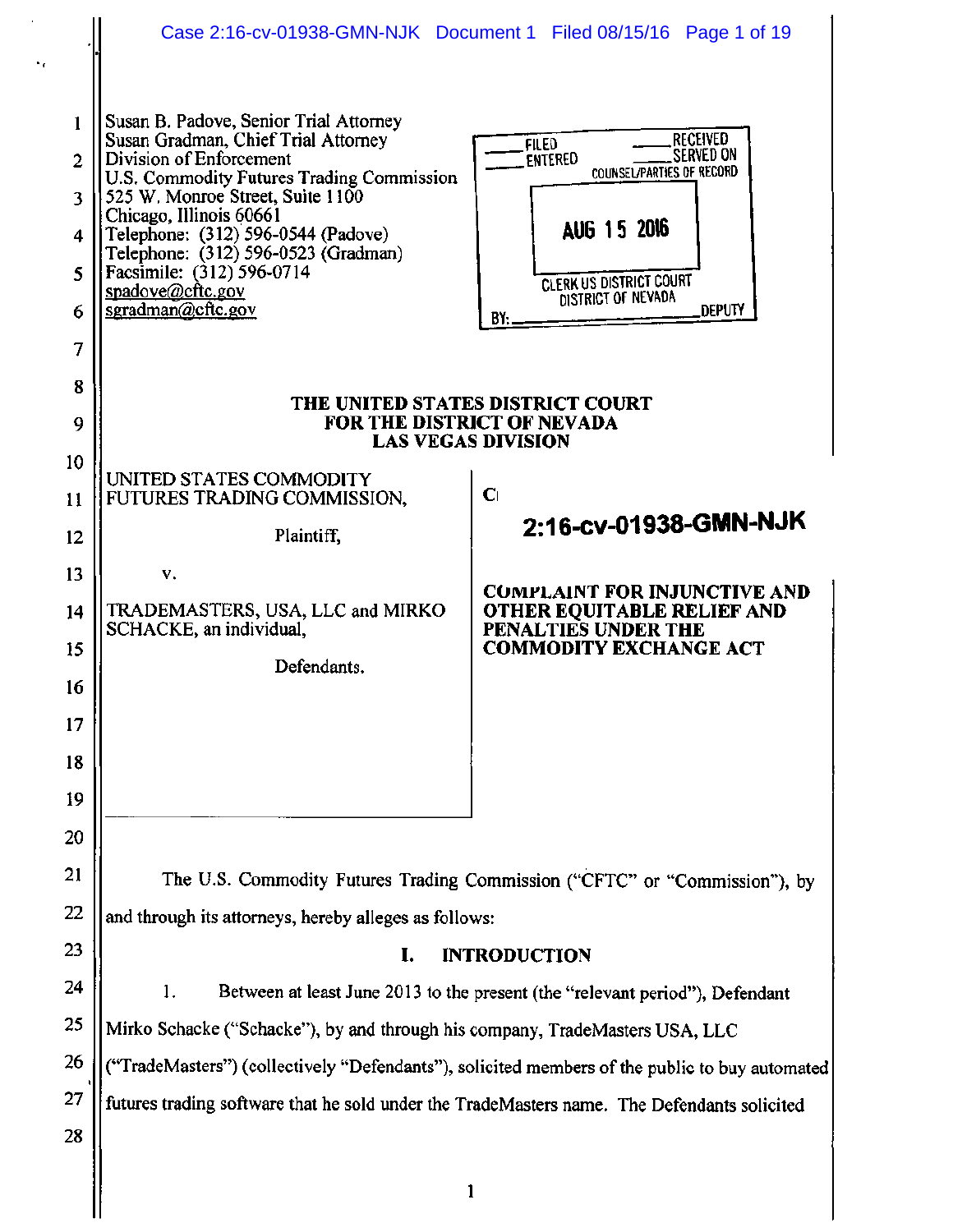1 and accepted a total of at least \$155,626 from at least 36 individuals who purchased this  $2$  | software.

3 4 5 6 7 8 9 10 11 12 2. The Defendants made and continue to make fraudulent representations to prospective customers when marketing their trading software, including making misrepresentations on the TradeMasters website. The fraudulent representations included, among others: misrepresenting that certain trading results were actual when they were hypothetical, using cherry-picked results that were not representative of customers' actual trading experience, and making false claims of large customer profits resulting from use of the TradeMasters software. Through these misrepresentations, the Defendants have engaged, are engaging, or are about to engage in acts and practices which violate Sections  $4b(a)(1)(A)$  and (C) and  $6(c)(1)$  of the Commodity Exchange Act ("the Act"), 7 U.S.C. §§  $6b(a)(1)(A)$  and (C) and 9(1)(2012) and Regulation 180.1, 17 C.F.R. § 180.l (2014).

3. Also during the relevant period, TradeMasters and Schacke managed trading for at least two customers and were, therefore, acting as a commodity trading advisor ("CTA") and an associated person ("AP") of a CTA, respectively, without the benefit of registration, in violation of Sections  $4m(1)$  and  $4k(3)$  of the Act, 7 U.S.C. §§ 6m(1) and 6k(3) (2012).

13

14

15

16

17

18

19

20

21

22

23

24

25

4. TradeMasters and Schacke, while acting as a CTA and an AP of a CTA respectively, also violated Section  $4o(1)$  of the Act, 7 U.S.C. §  $6o(1)$ , by making misrepresentations when selling the TradeMasters software, and TradeMasters violated Regulation 4.41, 17 C.F.R. § 4.41, by failing to provide disclosures that CTAs are required to give when referring to testimonials in any advertising or sales literature.

5. At all relevant times, Schacke was acting within the course and scope of his employment, agency or office with TradeMasters. Therefore, pursuant to Section  $2(a)(1)(B)$  of the Act, 7 U.S.C. § 2(a)(l)(B) (2012), and Commission Regulation 1.2, 17 C.F.R. § 1.2 (2015), TradeMasters is liable for Schacke's violations of the Act and Regulations.

26 27 28 6. At all relevant times, Schacke directly or indirectly controlled TradeMasters, and did not act in good faith or knowingly induced, directly or indirectly, the acts constituting TradeMasters' violations of the Act. Pursuant to Section 13(b) of the Act, 7 U.S.C. §13c(b)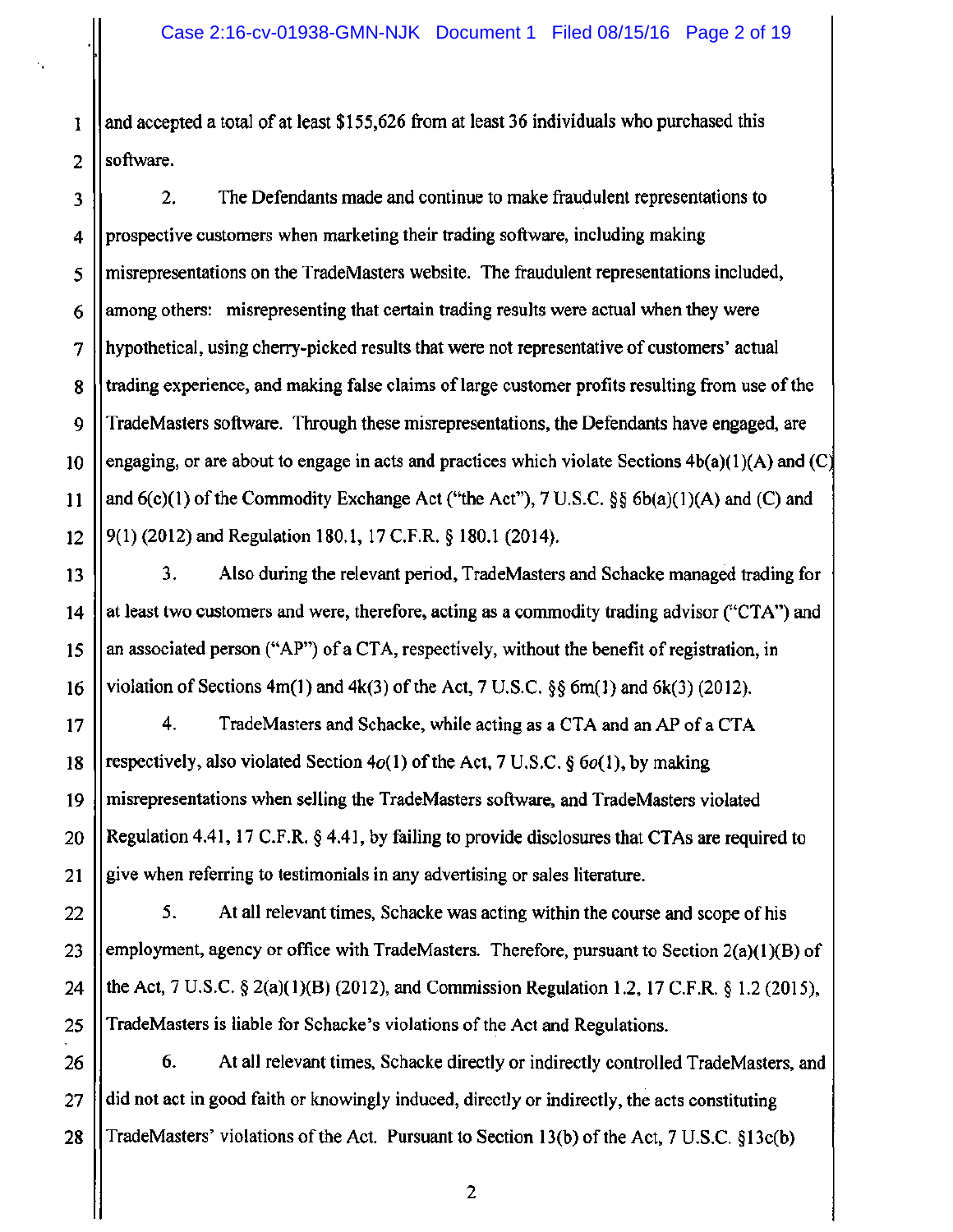1 (2012), Schacke is therefore liable for TradeMasters' violations to the same extent as 2 || TradeMasters.

3 | 7. Accordingly, pursuant to Section 6c of the Act, the Commission brings this action 4 to enjoin such acts and practices, and to compel compliance with the provisions of the Act and 5 || Regulations.

 $6 \parallel$  8. In addition, the Commission seeks restitution, disgorgement, civil monetary 7 penalties, a permanent trading ban and such other equitable relief as the Court may deem 8 || necessary and appropriate. Given their pattern of fraudulent activity, unless restrained and 9  $\parallel$  enjoined by this Court, the Defendants are likely to continue to engage in the acts and practices 10 || alleged in this Complaint, or in similar acts and practices.

22

## 11 || II. JURISDICTION AND VENUE

12. 9. The Commission has jurisdiction over the conduct and transactions at issue in 13 || this case pursuant to Section 6c(a) of the Act, 7 U.S.C.  $\S$  13a-l(a) (2012). Section 6c of the 14 Act authorizes the Commission to seek injunctive relief in district court against any person 15 whenever it shall appear to the Commission that such person has engaged, is engaging, or is abou 16 to engage in any act or practice constituting a violation of the Act or any rule, regulation, or order  $17$  || thereunder.

18 10. Venue properly lies with this Court pursuant to Section 6c(e) of the Act, 19  $\parallel$  7 U.S.C. § 13a-l(e) (2012), because the transactions, acts, practices, and courses of business 20 || alleged to have violated the Act have occurred within this District and the Defendant 21 || TradeMasters is located in this District.

## III. THE PARTIES

 $23$  || 11. Plaintiff United States Commodity Futures Trading Commission is an 24 | independent federal regulatory agency charged with the responsibility for administering and 25 | enforcing the provisions of the Act,  $7 \text{ U.S.C. }$  §§ 1 et seq. (2012), and the Regulations 26 || promulgated under it, 17 C.F.R.  $\S$ § 1 et seq. (2014).

27  $||$  12. Defendant Mirko Schacke, a/k/a "Mick" Schacke, is an individual who resides in 28 | Antioch, California. Schacke is, and at all times during the relevant period was the sole owner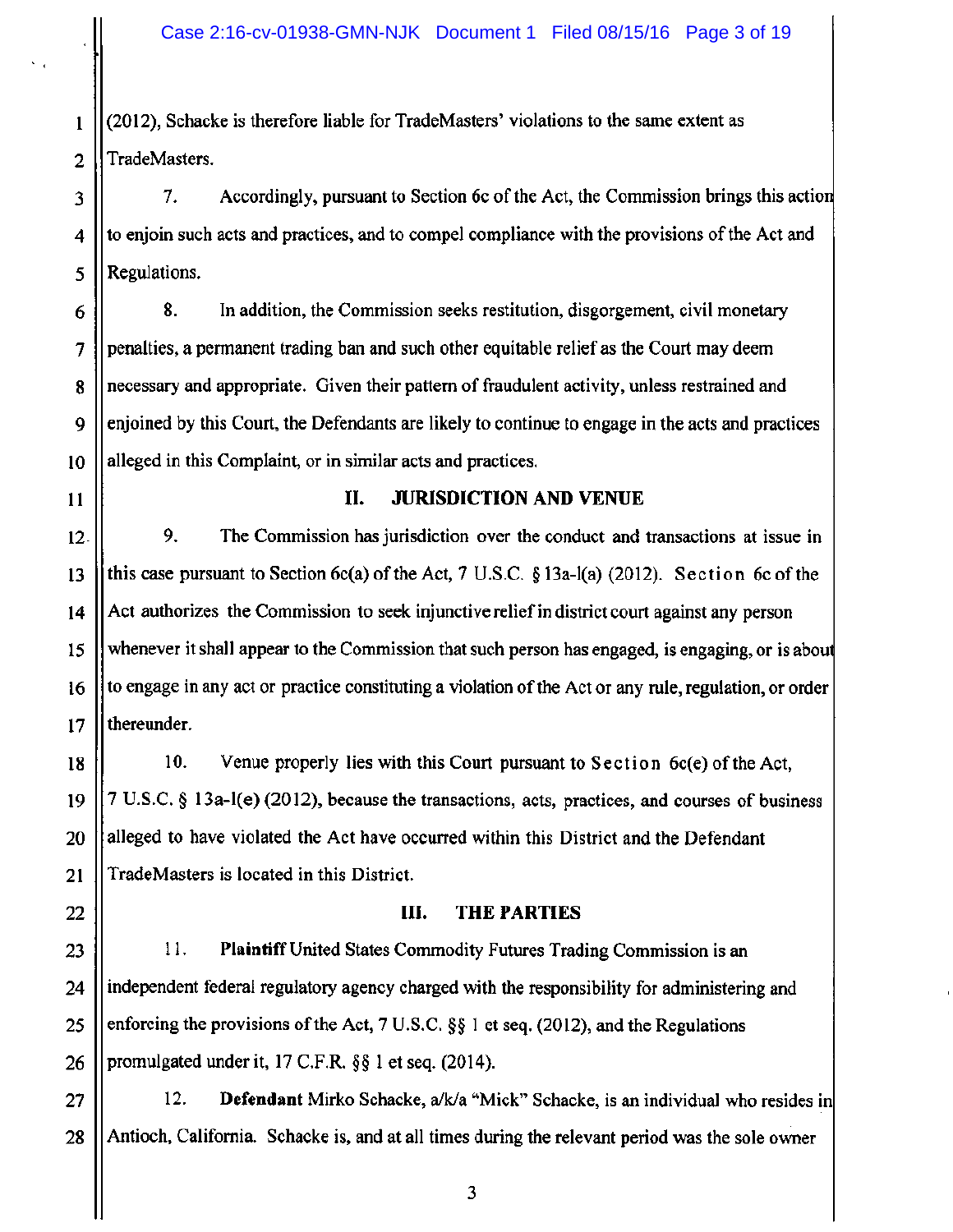$1$  | and manager of TradeMasters and, therefore, possessed and exercised control over 2 || TradeMasters. Schacke has never been registered with the Commission in any capacity.

3 13. Defendant TradeMasters USA, LLC is a Nevada limited liability company. The 4 firm was registered as a limited liability company on August 7, 2013, and, at all relevant times, 5 || has maintained a business address in Henderson, Nevada. TradeMasters is wholly owned and  $6$  || managed by Schacke, and during the relevant period Schake hired and supervised at least two 7 Salesmen who solicited public customers to purchase TradeMasters' automated trading software. 8 TradeMasters has never been registered with the Commission in any capacity.

# 9 || **IV. STATEMENT OF FACTS**

# 10 | A. Statutory Background

11  $||$  14. Section 1a(12) of the Act, 7 U.S.C. § 1a(12) (2012), defines a Commodity 15 Trading Advisor ("CTA"), in relevant part, as any person who, for compensation or profit, engages in the business of advising others, either directly or through publications, writings, or electronic media, as to the value of or the advisability of trading in any contract of sale of a commodity for future delivery made or to be made on or subject to the rules of a contract market

16 17 18 19 20 15. An AP of a CTA is defined, in relevant part, as any natural person associated wit a CTA "as a partner, officer, employee, consultant, or agent (or any natural person occupying a similar status or performing similar functions), in any capacity which involves (i) the solicitation of a client's or prospective client's discretionary account, or (ii) the supervision of any person or persons so engaged." 17 C.F.R. § l.3(aa)(3).

21

12

13

14

# B. Background and Overview of TradeMasters' Business

22 16. In mid-2013, Schacke bought a commodity futures trading software package off 23 | of the shelf, white labelled the product and called it his own TradeMasters trading software.

24 17. In June 2013, Schacke began marketing the TradeMasters product to the public 25 The model a website he developed for TradeMasters, www.trademastersusa.com, which is still 26 | active. Schacke also uses various social media devices such as YouTube and Facebook to  $27$  | market the TradeMasters software.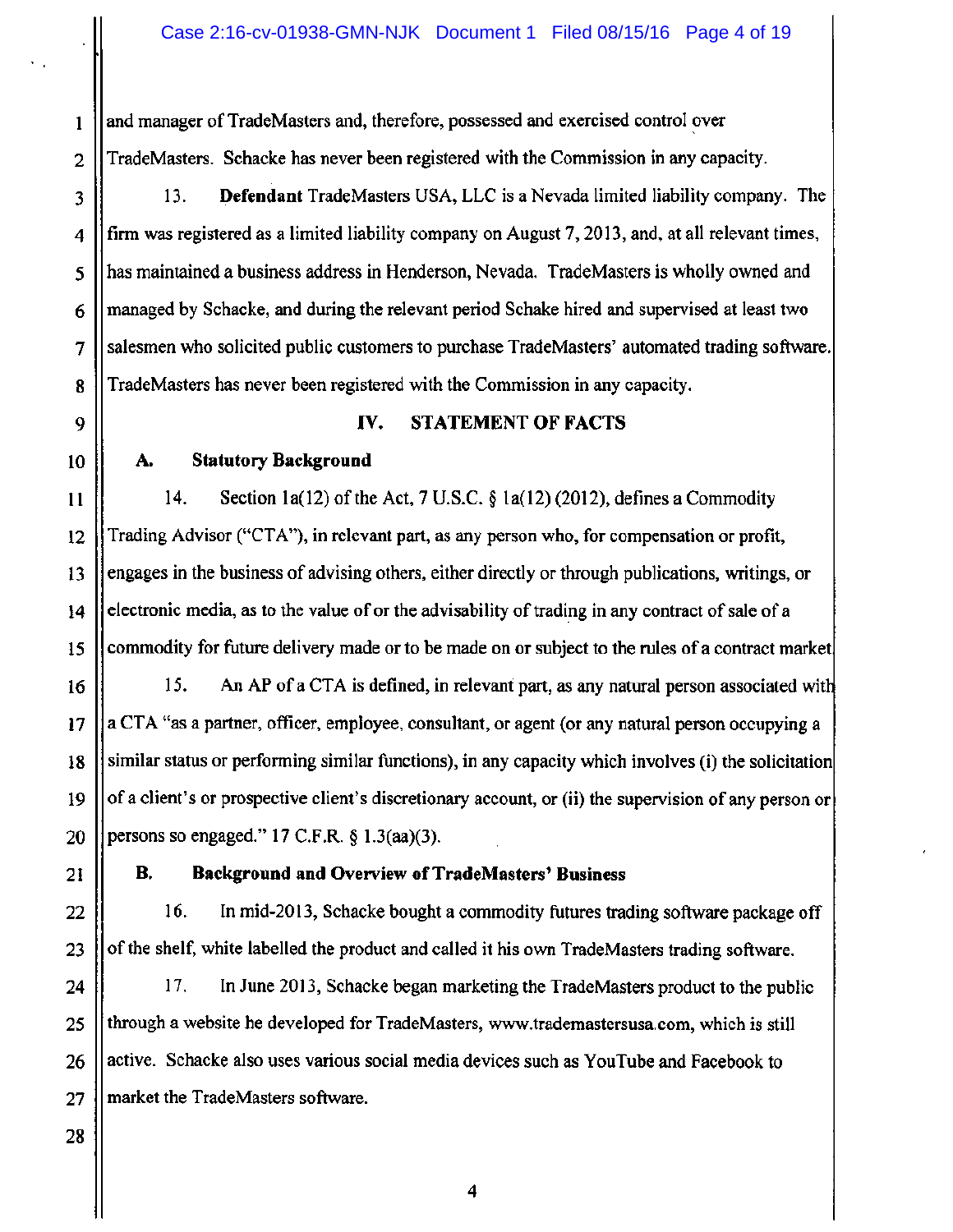1 | 18. Schacke sold his TradeMasters trading software via a "software license" within a  $2 \parallel$  range from \$1,500 to \$20,000. Schacke also charged customers a recurring "monthly access fee"  $3 \parallel$  of \$250 to \$1,000, which entitled customers to "system setup," "training activities and updates"  $4$  and ongoing personal trading support from Schacke.

5 19. During the relevant period, Schacke sold software licenses to, and collected  $6$  || monthly access fees from, at least 36 customers for a combined total of at least \$155,626.

7 20. At various times from July 2013 through March 2016, Schacke maintained 8 Several personal trading accounts at futures commission merchants ("FCMs") registered with the 9 Commission. Schacke used the TradeMasters software to varying degrees when trading for his 10 || personal accounts. In the aggregate, Schacke's personal accounts had a negative 22.95% rate of 11 return for 2013, a negative 31. 73% rate of return for 2014, a positive 281.4 7% rate of return for 12 2015 and a negative 34. 78% rate of return through March 2016. Overall, the accounts earned a 13 net profit of \$9,025.52 on a net investment of approximately \$43,000 from July 2013 through 14 June 2016.

## 15 C. **Defendants' Fraudulent Solicitations**

16 | 21. In or around June 2013, Schacke set up a website for the purpose of soliciting 17 public customers to purchase his TradeMasters trading software. Additionally, during 2015, 18 Schacke created Y ouTube videos touting the profitability and ease of use of the TradeMasters 19 trading software, which he distributed to customers via emails and an internet link during the  $20$  | relevant time period.

21 | 22. In an effort to bolster the credibility of the TradeMasters trading software, 22 Schacke published performance results on the website claiming large profits. Although the 23 | website contains a hypothetical disclaimer, Schacke told customers that the performance results 24 | reflected on the website were actual trading. Schacke and TradeMasters have no support for 25  $\parallel$  these profit claims.

26 | 23. The TradeMasters website and YouTube videos made the following claims about  $27$  || the past profitability of the TradeMasters trading system:

28  $\parallel$  a. a customer gained more than 500% in 2014;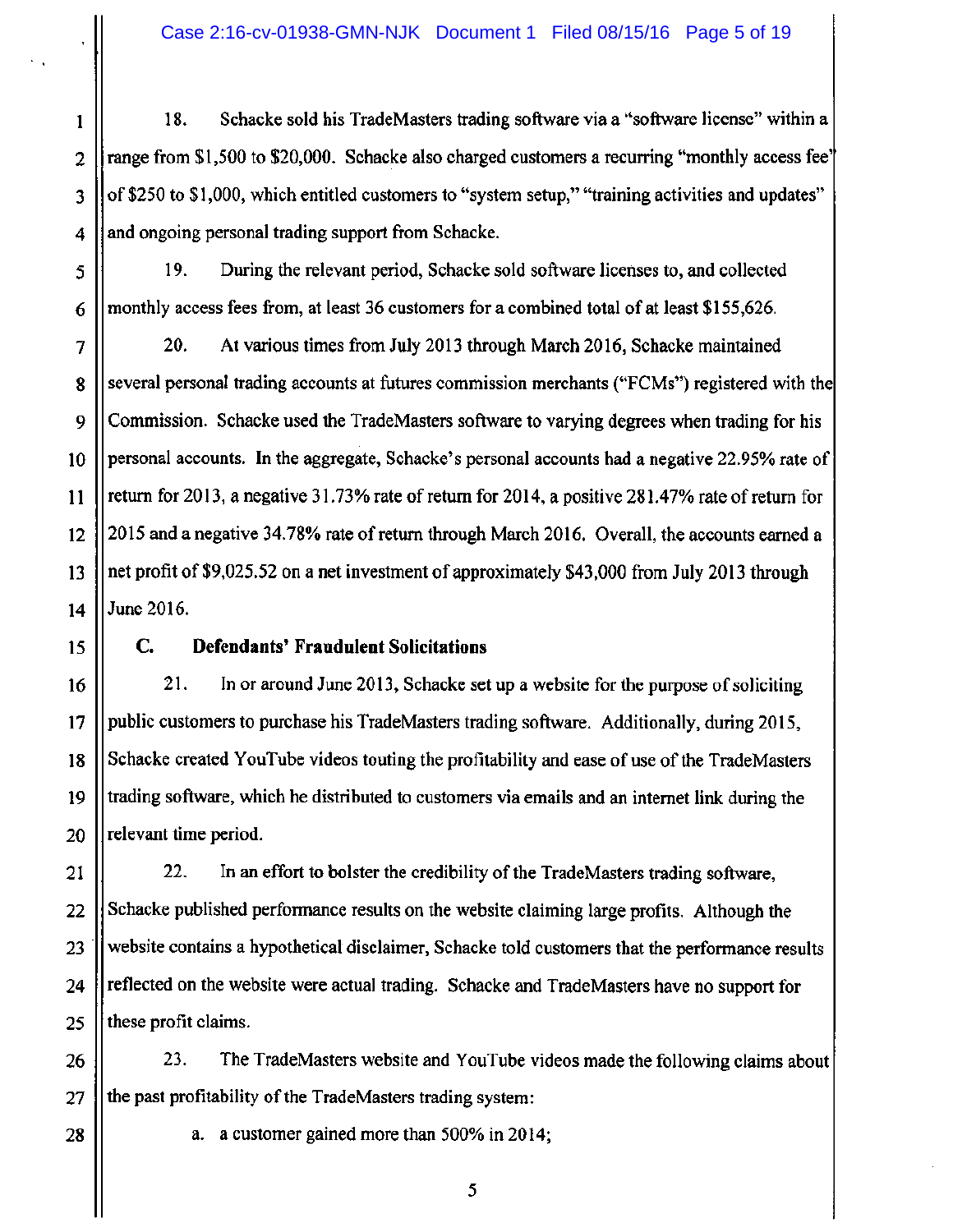b. a customer gained more than 40% "in only 10 weeks;"

1

2

3

4

5

6

c. "most users manage to generate a monthly income of 5 to \$10,000;"

d. some customers "quickly reached [income of] 15 to \$30,000 each and every month."

23. These claims are false because no customer achieved these results using the TradeMasters software and Schacke admitted that they are not based on actual trading.

7 8 9 10 11 12 13 24. Schacke used paid actor testimonials on his website, including a misleading purported "real customer story" claiming that a customer made a 300% return in just three months. Schacke paid this purported "real customer," who was described as a "stay at home mom," to give a video testimonial. Schacke did not disclose that this was a paid testimonial and that this individual was not a customer and had never been a customer. Rather, the customer's results in this video were actually "cherry-picked" results from Schacke's personal proprietary trading account.

14 15 16 17 18 19 20 21 22 23 25. Additionally, Defendants use the expression "set it and forget it" on the TradeMasters website to describe the simplicity of the TradeMasters software product. The website explains that the TradeMasters product is a "100% automated" trading robot that executes trades for a customer's trading account and it does not require any customer intervention to monitor and adjust the trading activity after initially entering "stops, targets and triggers." However, the TradeMasters software is not fully automated as claimed and requires customer intervention and "coaching" by Schacke. Customers paid TradeMasters a monthly access fee to receive "coaching," which fee was not disclosed on the website, and Schacke, in return, would tell customers how to determine which markets to trade, quantity and timing parameters for their trades and how "to get out of a trade early because of a loss or a gain."

24 25 26 27 28 26. Beginning in at least the summer of 2013, Schacke held weekly webinars with TradeMasters software users to recap the week's trading performance, instruct customers about day trading and provide information about releases of new software. The website promoted the webinars and stated that this instruction would be presented by "head coaches" with "more than 2 decades of active day trading" experience. Schacke was the only "coach" ever associated with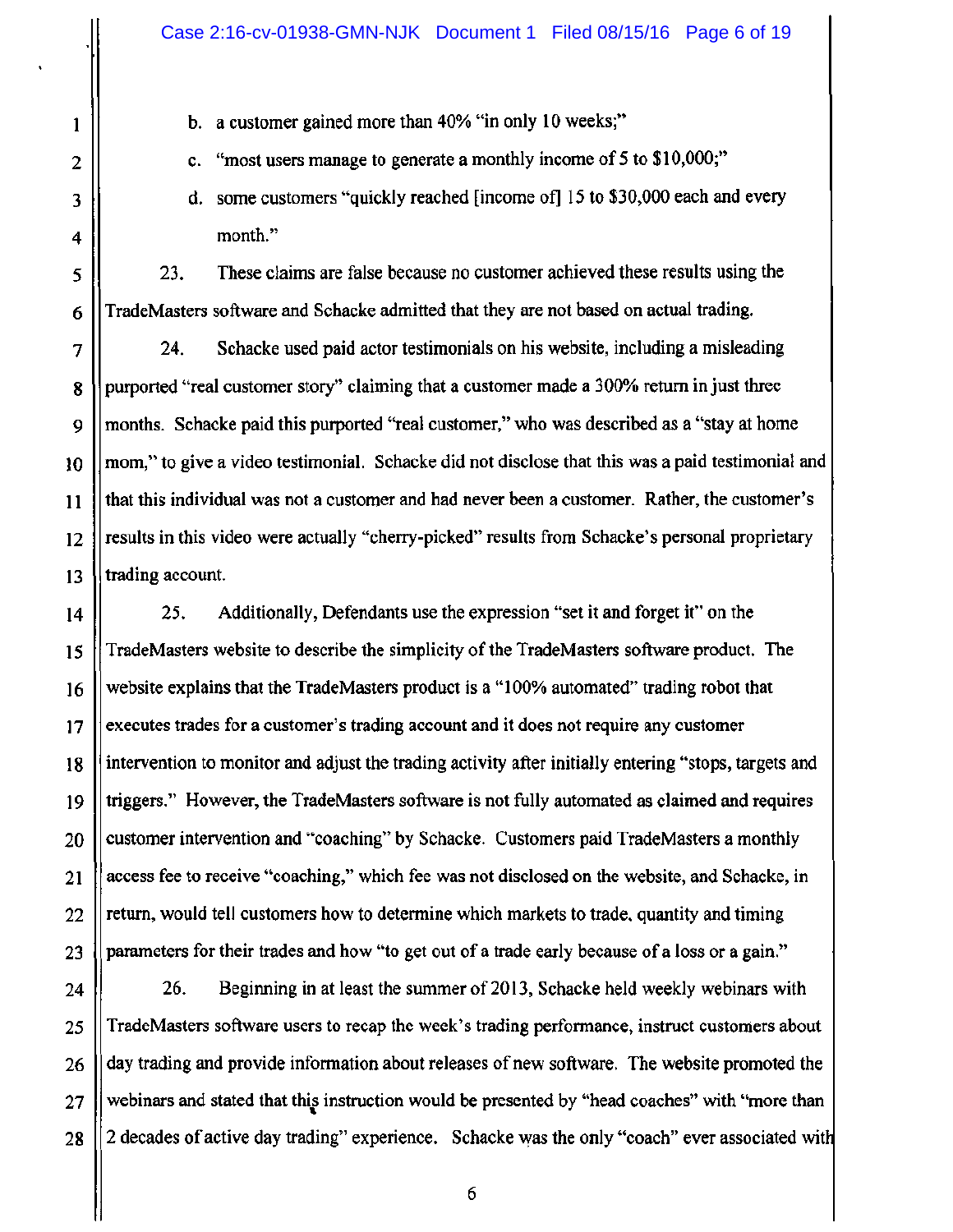1 TradeMasters and he had no futures trading experience prior to marketing the TradeMasters 2  $\parallel$  software in June 2013.

3 27. At the webinars or "Sunday Hangouts" as Schacke called them, Schacke touted  $4$  || the profitable returns he was achieving using the TradeMasters software and said that the trading 5 performance in his account as well as the trading performance on the website was based on  $6 \parallel$  actual live trading rather than hypothetical trading. Further, Schacke has no support for the 7 trading results that he published on the TradeMasters website.

8 28. Defendants also sent emails to customers containing a trading performance track 9 || record, which they represented to be actual trades, but were instead hypothetical.

10 || 29. Specifically, in or around July 2013, a TradeMasters salesman sent an email to a 11 customer containing an excel spreadsheet called "Money Management-Trade Plan." The 12 Salesman told the customer that the excel spread sheet contained trading results for the 13 TradeMasters software. The trading results in the spreadsheet were categorized by market and 14 Showed the results for each day in each market. The spreadsheet showed that the TradeMasters 15 S Is software was generating steady profits. The salesman told the customer that the profits reported 16 | in the spreadsheet were from actual trades placed by the TradeMasters software in a real futures  $17$  | account.

18 | 30. Additionally, in March 2014, a TradeMasters' salesman sent a customer an excel 19 file, which the salesman said contained trading performance for the TradeMasters software for 20 January 2014 reflected in "points" with each point roughly equal to a one percent rate of return. 21 The salesman said that the performance contained in the file was the actual trading performance  $22$  || of the TradeMasters software despite its labeling as hypothetical. The performance reported in 23 | the email showed that the TradeMasters software was achieving daily returns as high as 151.2 24 | points and earned an average daily return of more than 10 points. Statements attached to the 25 email, which were represented to be actual trading pursuant to the TradeMasters software, 26 Showed that an account earned net profits over \$1,900 for the time period.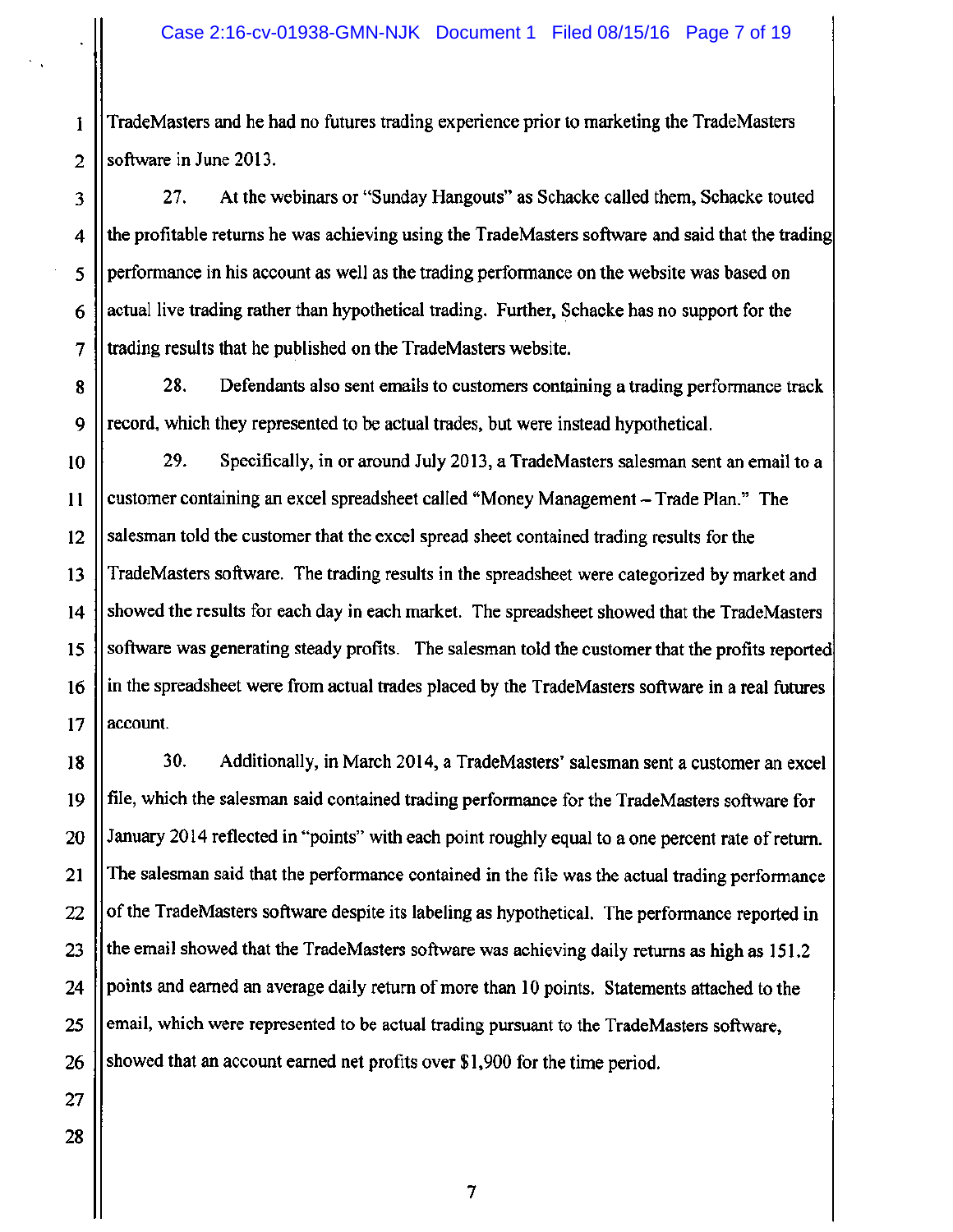1 31. By the end of 2014, Schacke began marketing a new software product, but 2 continued to publish results on his website to prospective customers that resulted from his old 3 Software product without disclosing that he had changed software products.

4

## D. Schacke Acted as an AP and TradeMasters acted as a CTA Without 5 Registration

6 1 32. During the relevant period, some TradeMasters customers complained to Schacke 7 that his TradeMasters trading software was not yielding the profitable results that were 8 advertised and that they were, instead, losing money.

9 9 33. In response to at least two of the complaining customers, Schacke agreed to try to 10 || recover the losses they experienced by personally executing trades for their trading accounts as 11 || an additional service for the same TradeMasters' monthly access fee. At Schacke's direction, the 12 customers gave Schacke and TradeMasters their trading accounts' user name and password log-13 in credentials, and Schacke proceeded to trade for those accounts on behalf of TradeMasters. In 14 | so doing, TradeMasters acted as a CTA and Schacke acted as an AP of TradeMasters. However 15 Schacke's discretionary trading for one of those customers was similarly unprofitable.

16 E. TradeMasters Failed to Provide Required Disclosures Concerning Testimonials

17 | 34. Defendants displayed client testimonials on the TradeMasters website. 18 || Regulation 4.41(a)(3), 17 C.F.R.  $\S$  4.41(a)(3), requires that certain disclosure language be 19 || "prominently disclose[d]" when a CTA displays testimonials.

20 **1** 35. As of February 13, 2016, the TradeMasters website contained at least five  $21$  || testimonials from purported customers who claimed that they made gains after using the 22 TradeMasters software to manage their trading accounts.

23 | 36. Defendants did not disclose anywhere on the TradeMasters website "that the 24 testimonial may not be representative of the experience of other clients," or prominently disclose 25  $\parallel$  "that the testimonial is no guarantee of future performance or success" as Regulation 4.41 26 || requires. Instead, the Defendants included a generic disclosure that did not mention testimonials 27 and that was not in proximity to the testimonials, but was on the bottom of a separate webpage 28 | that did not contain any testimonials in violation of Regulation 4.41(a)(3).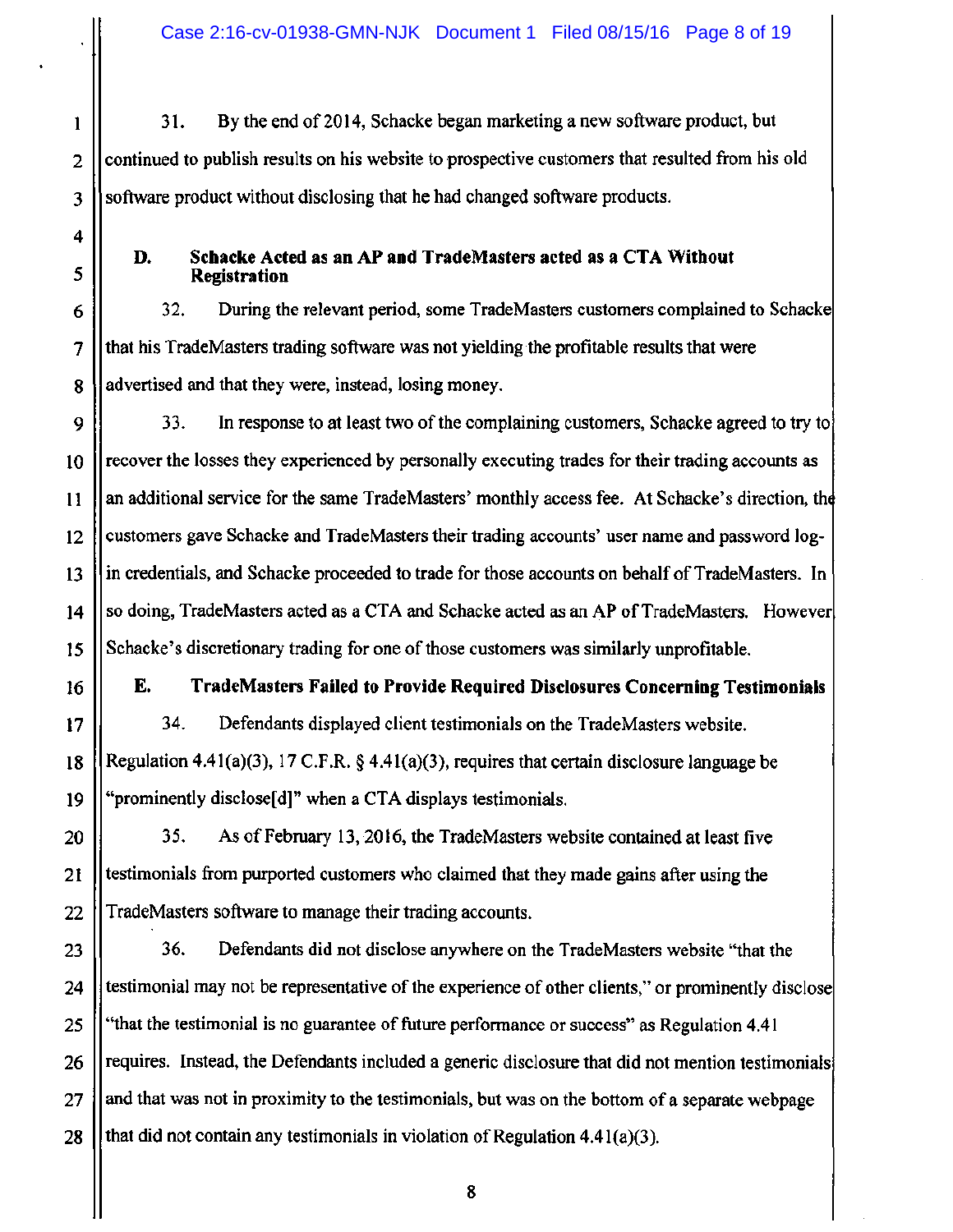| $\mathbf{l}$    |                   |
|-----------------|-------------------|
| $\overline{c}$  |                   |
| 3               |                   |
| $\frac{4}{1}$   |                   |
| 5               | ful               |
| 6               |                   |
| 7               | it ı              |
| 8               | CO <sub>1</sub>   |
| 9               | to $\overline{a}$ |
| 10              |                   |
| 11              |                   |
| $\overline{12}$ |                   |
| 13              |                   |
| 14              |                   |
| 15              |                   |
| 16              |                   |
| 17              |                   |
| 18              |                   |
| 19              | me                |
| 20              | fut               |
| 21              |                   |
| 22              |                   |
| 23              |                   |
| 24              |                   |
| 25              |                   |
| 26              |                   |
| 27              |                   |

╢

# **V. VIOLATIONS OF THE COMMODITY EXCHANGE ACT**

#### **COUNT ONE VIOLATIONS OF SECTION 4b(a)(l)(A) and (C) OF THE ACT: FRAUD BY MISREPRESENT A TIO NS**

4 37. The allegations in the foregoing paragraphs are incorporated by reference as if lly set forth herein.

38. Sections  $4b(a)(1)(A)$  and (C) of the Act, 7 U.S.C §  $4b(a)(1)(A)$ , (C) (2012), make in the unlawful for any person, in or in connection with any order to make, or the making of, any ntract of sale of any commodity for future delivery that is made, or to be made, on or subject the rules of a designated contract market, for or on behalf of any other person:

- (A) to cheat or defraud or attempt to cheat or defraud the other person;
	- \*\*\*

(C) willfully to deceive or attempt to deceive the other person by any means whatsoever in regard to any order or contract or the disposition or execution of any order or contract, or in regard to any act of agency performed, with respect to any order or contract for or ... with the other person[.]

39. Defendants knowingly or recklessly made material misrepresentations to induce embers of the public to purchase commodity futures trading software to use for commodity tures trading, including but not limited to misrepresenting that:

- a. the TradeMasters software was fully automated and could result in profitable trading for customers without "coaching" from Schacke;
	- b. hypothetical trading profits were actual trading profits;
	- c. that TradeMasters' "coaches" have more than 2 decades of active day trading experience when Schacke was the only "coach" and had no futures trading experience prior to marketing the TradeMasters software in June 2013;
	- d. a customer gained more than  $500\%$  in 2014;
- 28 || e. a customer gained more than 40% "in only 10 weeks;"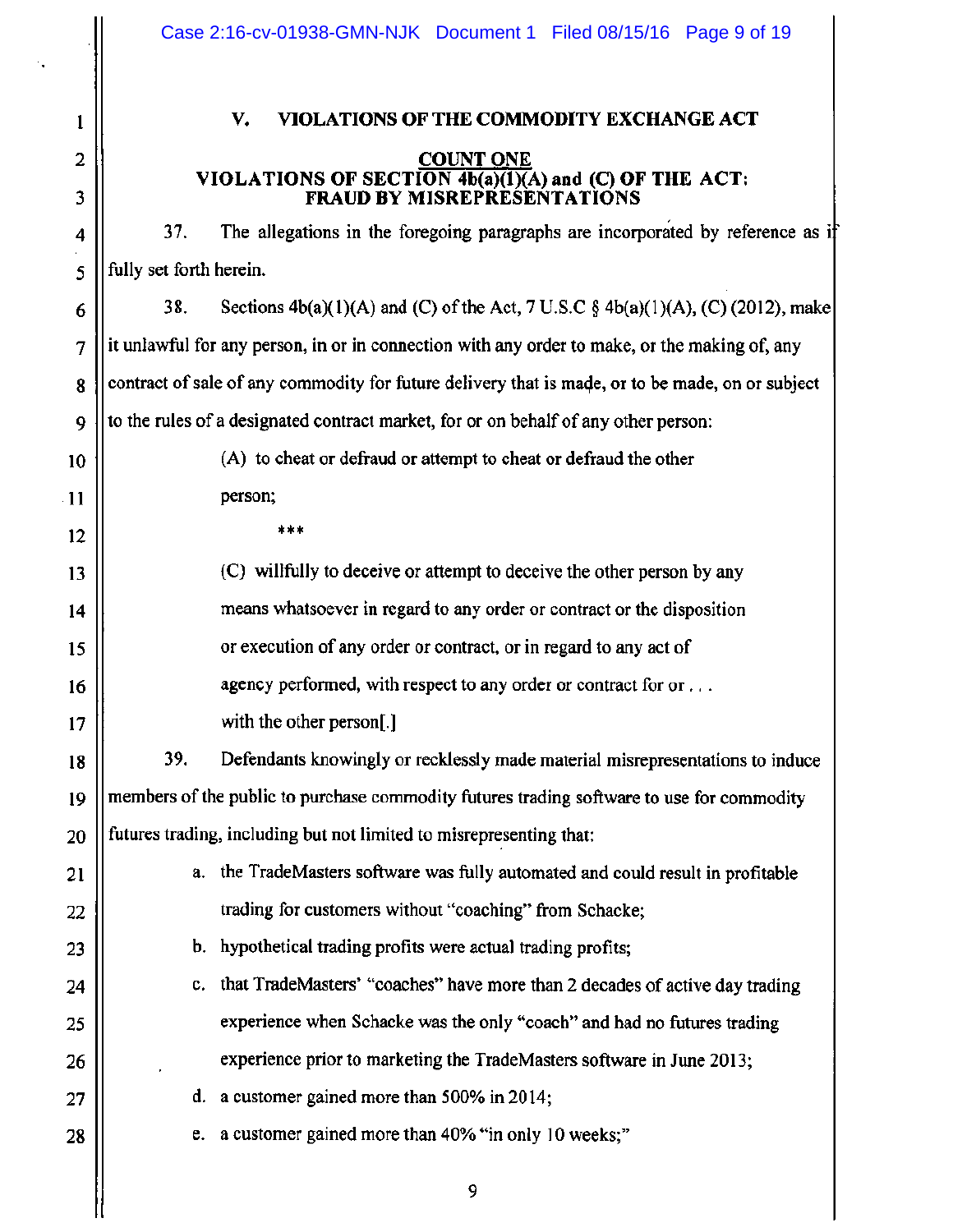|                | Case 2:16-cv-01938-GMN-NJK Document 1 Filed 08/15/16 Page 10 of 19                                  |  |
|----------------|-----------------------------------------------------------------------------------------------------|--|
|                |                                                                                                     |  |
| 1              | "most users manage to generate a monthly income of 5 to \$10,000;"<br>f.                            |  |
| $\overline{2}$ | some customers "quickly reached [income of] 15 to \$30,000 each and every<br>g.                     |  |
| 3              | month;                                                                                              |  |
| 4              | h. a 300% return in just three months was earned by a "real customer;"                              |  |
| 5              | a video testimonial came from a purported "real customer" when the testimonial<br>i.                |  |
| 6              | was from a paid actor and actually reported selected results from Schacke's                         |  |
| 7              | proprietary account; and                                                                            |  |
| 8              | reported profits were earned with new software Schacke began marketing at the<br>j.                 |  |
| 9              | end of 2014 when they were actually earned with the old TradeMasters software                       |  |
| 10             | no longer made available to prospective customers.                                                  |  |
| 11             | 40.<br>These material misrepresentations violated and continue to violate Sections                  |  |
| 12             | 4b(a)(1)(A) and (C) of the Act, 7 U.S.C. §§ 6b(a)(1)(A) and (C) (2012).                             |  |
| 13             | 41.<br>Schacke, acting both individually and as agent and principal of TradeMasters,                |  |
| 14             | engaged in the acts and practices described above using instrumentalities of interstate commerce,   |  |
| 15             | including but not limited to, the use of interstate wires for the transfer of funds and other       |  |
| 16             | electronic communication devices.                                                                   |  |
| 17             | 42.<br>The foregoing acts, misrepresentations and omissions of Schacke occurred within              |  |
| 18             | the scope of his employment, office or agency with TradeMasters. Therefore, TradeMasters is         |  |
| 19             | liable for these acts pursuant to Section 2(a)(1)(B) of the Act, 7 U.S.C. $\S$ 2(a)(1)(B), and      |  |
| 20             | Regulation 1.2, 17 C.F.R. § 1.2 (2015).                                                             |  |
| 21             | 43.<br>Schacke directly or indirectly, controlled TradeMasters and did not act in good              |  |
| 22             | faith, or knowingly induced, directly or indirectly, the acts constituting TradeMasters' violations |  |
| 23             | of Sections $4b(a)(1)(A)$ and (C) of the Act, 7 U.S.C. §§ $6b(a)(1)(A)$ and (C) (2012). Schacke is  |  |
| 24             | therefore liable for these violations pursuant to Section 13(b) of the Act, 17 U.S.C. § 13c(b).     |  |
| 25             | 44.<br>Each act of misrepresentation or omission of material fact, including but not                |  |
| 26             | limited to those specifically alleged herein, is alleged as a separate and distinct violation of    |  |
| 27             | Sections $4b(a)(1)(A)$ and (C) of the Act, 7 U.S.C. §§ $6b(a)(1)(A)$ and (C) (2012).                |  |
| 28             |                                                                                                     |  |
|                |                                                                                                     |  |

 $\frac{1}{\sqrt{2}}$ 

"

IJ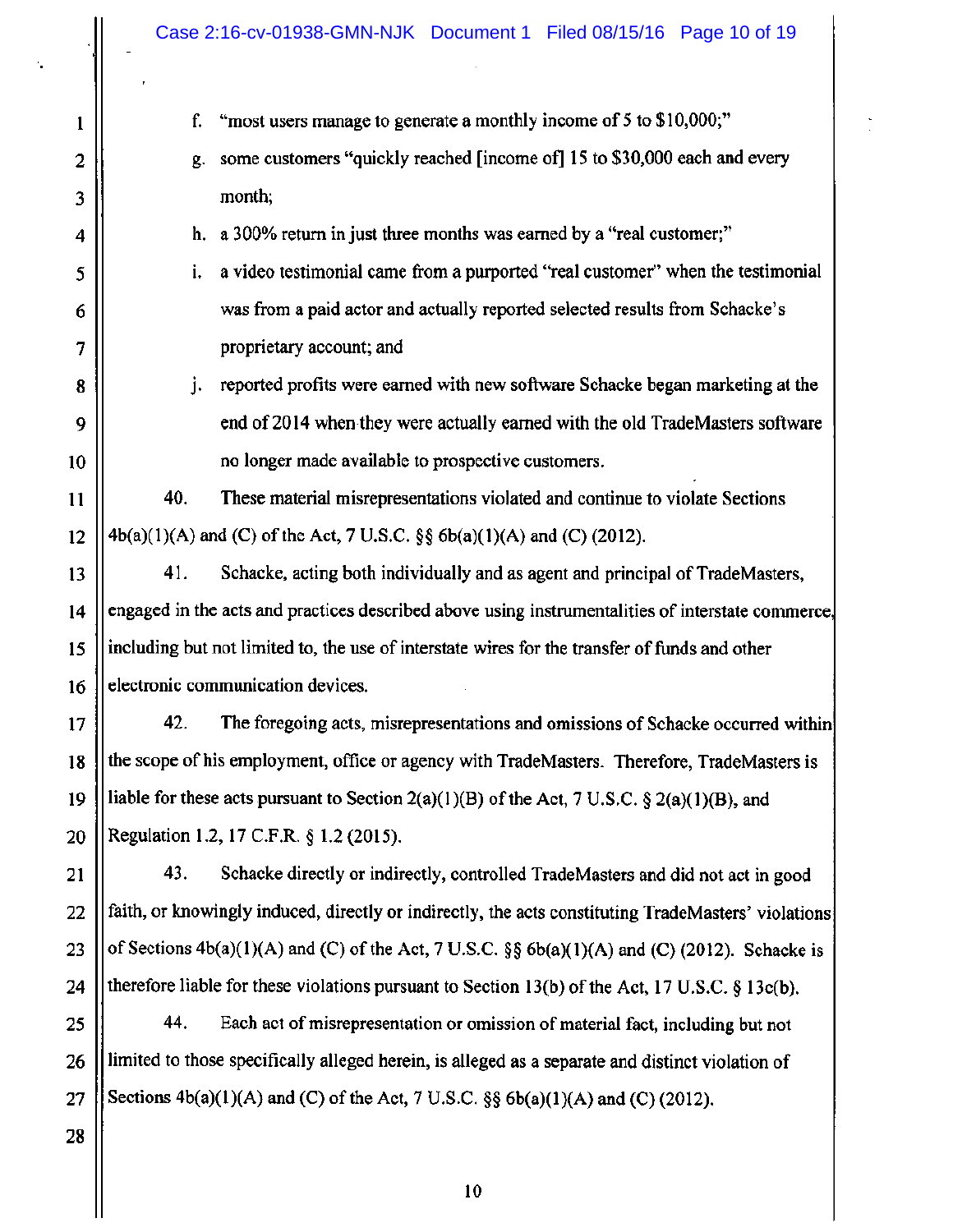### 1 COUNT TWO VIOLATION OF SECTION 4m(l) OF THE ACT: 2 || FAILURE TO REGISTER AS A COMMODITY TRADING ADVISOR

 $3 \parallel$  45. The allegations in the foregoing paragraphs are incorporated by reference as if  $4$  || fully set forth herein.

 $5 \parallel$  46. Section 4m(1) of the Act, 7 U.S.C. § 6m(1) (2012), makes it unlawful for any  $6 \parallel$  CTA, unless registered with the Commission, to make use of the mails or any means or 7 | instrumentality of interstate commerce in connection with its business as a CTA.

8 | 47. TradeMasters acted as CTA when for compensation or profit it exercised  $9 \parallel$  discretionary trading authority over customer trading accounts and executed trades for those  $10$  || accounts while failing to register with the Commission as a CTA in violation of Section 4m(1) of 11 the Act, 7 U.S.C.  $\S$  6m(1)(2012).

12 48. Schacke directly or indirectly, controlled TradeMasters and did not act in good 13 faith, or knowingly induced, directly or indirectly, the acts constituting TradeMasters' violations 14  $\parallel$  of Section 4m(1) of the Act, 7 U.S.C. § 6m(1) (2012). Schacke is therefore liable for these 15 || violations pursuant to Section 13(b) of the Act, 17 U.S.C.  $\S$  13c(b).

### <u>COUNT THREE</u><br>VIOLATION OF SECTION 4k(3) OF THE ACT: THE ACT: FAILURE TO REGISTER AS AN ASSOCIATED PERSON OF A COMMODITY TRADING ADVISOR

19  $\vert$  49. The allegations in the foregoing paragraphs are incorporated by reference as if  $20$  || fully set forth herein.

 $\parallel$  50. Section 4k(3) of the Act, 7 U.S.C. § 6k(3) (2012), in relevant part, makes it || unlawful for a person to be associated with a CTA as a partner, officer, employee, consultant, or  $\parallel$  agent, or a person occupying a similar status or performing similar functions, in any capacity 24 which involves the solicitation of a client's or prospective client's discretionary account unless || such person is registered with the Commission under this Act as an AP of such CTA. Section |  $4k(3)$  of the Act further makes it unlawful for a CTA to permit such a person to become or | remain associated with the CTA in such a capacity if the CTA knew or should have known the 28 person was not registered as an AP.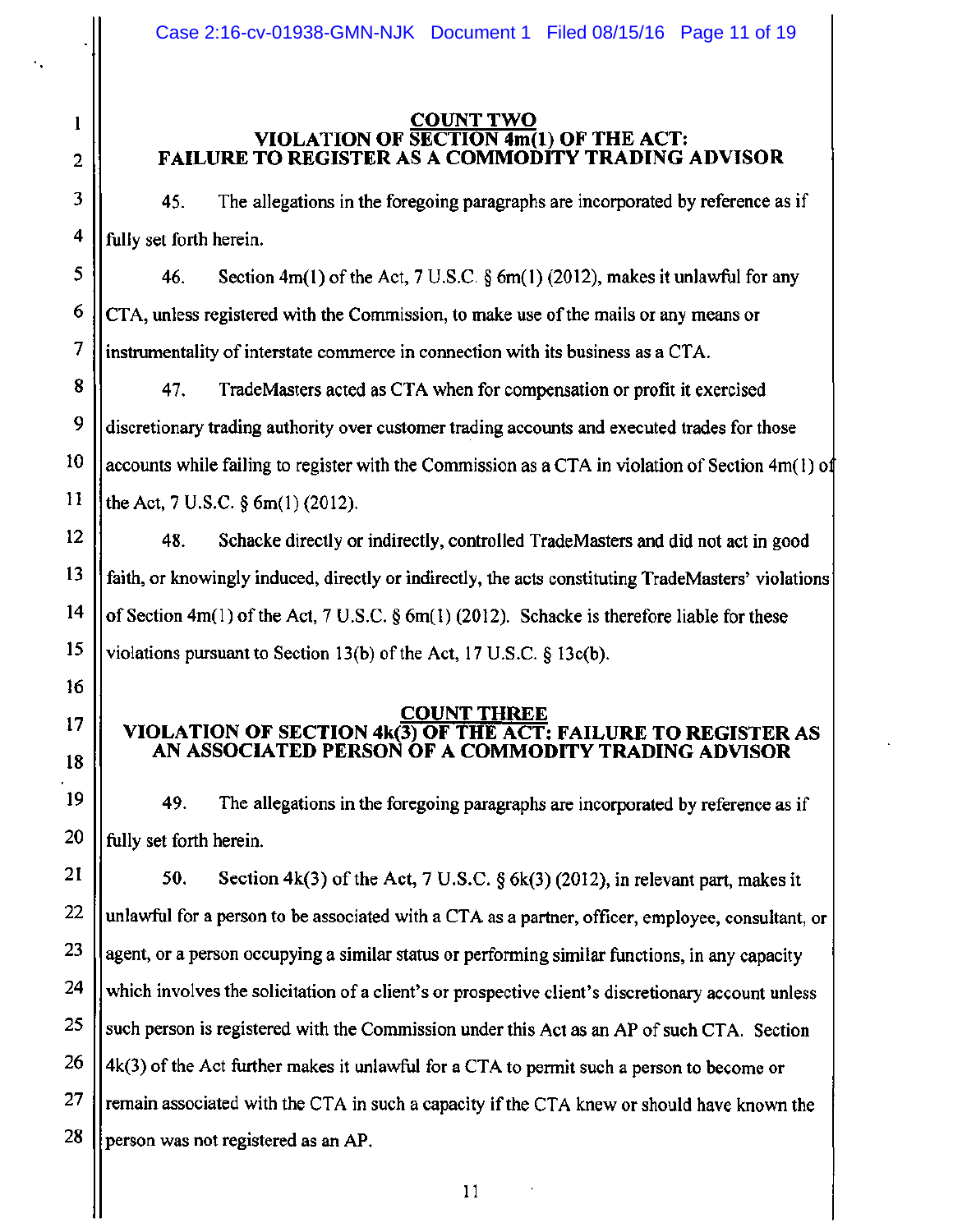1 | 51. Schacke acted as an AP of TradeMasters during the scope of his 2 employment with TradeMasters, in that he solicited at least two customer's discretionary 3 || accounts without the benefit of registration with the Commission as an AP of 4 TradeMasters, in violation of Section  $4k(3)$  of the Act, 7 U.S.C. § 6k(3) (2012).

52. TradeMasters knew or should have known that Schacke was acting as an AP by soliciting clients' or prospective clients' discretionary accounts without the benefit of registration, but permitted him to act as its AP in violation of Section 4k(3) of the Act, 7 u.s.c. § 6k(3) (2012).

5

6

7

8

9

10

11

## **COUNT FOUR<br>& VIOLATIONS OF SECTION VIOLATIONS OF SECTION** *4o* **OF THE ACT: FRAUD BY A COMMODITY TRADING ADVISOR AND ASSOCIATED PERSO**

53. The allegations in the foregoing paragraphs are incorporated by reference as if 12 fully set forth herein.

13 **1** 54. Defendant TradeMasters acted as a CTA when, for compensation or profit, it 14 | exercised discretionary trading authority over customer trading accounts and executed trades in 15 those accounts and Defendant Schacke acted as an AP of TradeMasters when, during the course 16 | of his employment with TradeMasters, he solicited the discretionary accounts of at least two  $17$  | clients.

18  $\vert$  55. Section 4 $o(1)$  of the Act, 7 U.S.C. § 6 $o(1)$  (2012), makes it unlawful for a CTA, 19  $\parallel$  or an AP of a CTA, by use of the mails or any means or instrumentality of interstate commerce, 20 **directly** or indirectly

21 (A) to employ any device, scheme, or artifice to defraud any client or 22 | participant or prospective client or participant; or

23 || (B) to engage in any transaction, practice, or course of business 24 || which operates as a fraud or deceit upon any client or participant or 25 || prospective client or participant.

26 | 56. Defendants knowingly or recklessly made material misrepresentations to induce 27 || members of the public to purchase commodity futures trading software for members of the 28 || public to use for commodity futures trading, including but not limited to misrepresenting that: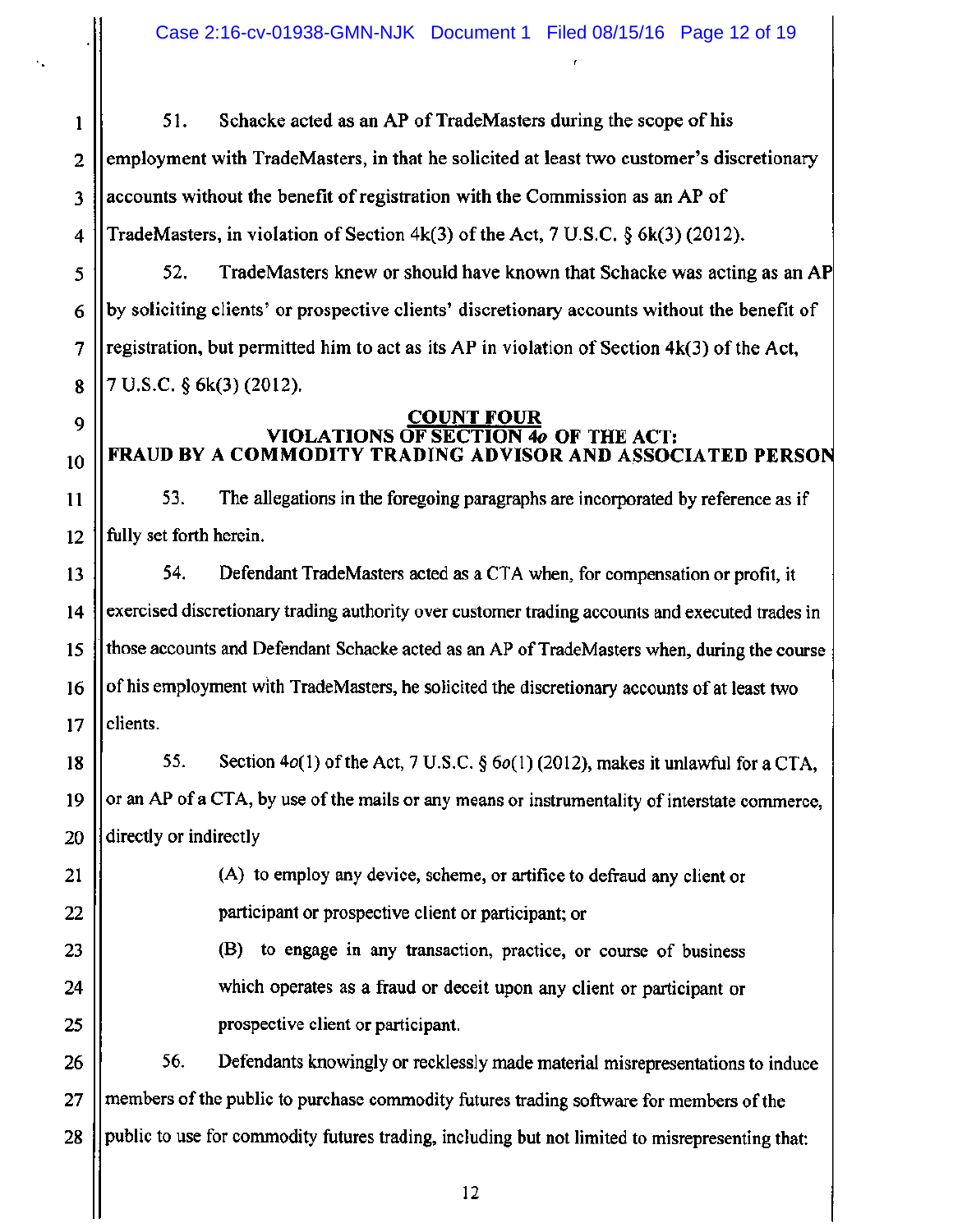| 1  | a. the TradeMasters software was fully automated and could result in profitable                      |  |
|----|------------------------------------------------------------------------------------------------------|--|
| 2  | trading for customers without "coaching" from Schacke;                                               |  |
| 3  | b. hypothetical trading profits were actual trading profits;                                         |  |
| 4  | TradeMasters' "coaches" have more than 2 decades of active day trading<br>$c_{\cdot}$                |  |
| 5  | experience when Schacke was the only "coach" and had no futures trading                              |  |
| 6  | experience prior to marketing the TradeMasters software in June 2013;                                |  |
| 7  | d. a customer gained more than $500\%$ in 2014;                                                      |  |
| 8  | a customer gained more than 40% "in only 10 weeks;"<br>e.                                            |  |
| 9  | f.<br>"most users manage to generate a monthly income of 5 to \$10,000;"                             |  |
| 10 | some customers "quickly reached [income of] 15 to \$30,000 each and every<br>g.                      |  |
| 11 | month;                                                                                               |  |
| 12 | a 300% return in just three months was earned by a "real customer;"<br>h.                            |  |
| 13 | a video testimonial came from a purported "real customer" when the video was<br>i.                   |  |
| 14 | actually reported results from Schacke's proprietary account; and                                    |  |
| 15 | j.<br>reported profits were earned with new software Schacke began marketing at the                  |  |
| 16 | end of 2014 when they were actually earned with the old TradeMasters software.                       |  |
| 17 | 57.<br>TradeMasters and Schacke, while acting as a CTA and an AP of a CTA                            |  |
| 18 | respectively, by using the mails or instrumentalities of interstate commerce: (i) employed           |  |
| 19 | devices, schemes, or artifices to defraud clients or prospective clients; and (ii) engaged in        |  |
| 20 | transactions, practices, or courses of business which operated as a fraud or deceit upon clients, in |  |
| 21 | violation of Section $4o(1)$ of the Act, 7 U.S.C. § $6o(1)$ (2012).                                  |  |
| 22 | 58.<br>Schacke, acting both individually and as agent and principal of TradeMasters, and             |  |
| 23 | TradeMasters engaged in the acts and practices described above using instrumentalities of            |  |
| 24 | interstate commerce, including but not limited to, the use of interstate wires for the transfer of   |  |
| 25 | funds and other electronic communication devices.                                                    |  |

26 27 59. Schacke directly or indirectly, controlled TradeMasters and did not act in good faith, or knowingly induced, directly or indirectly, the acts constituting TradeMasters' violations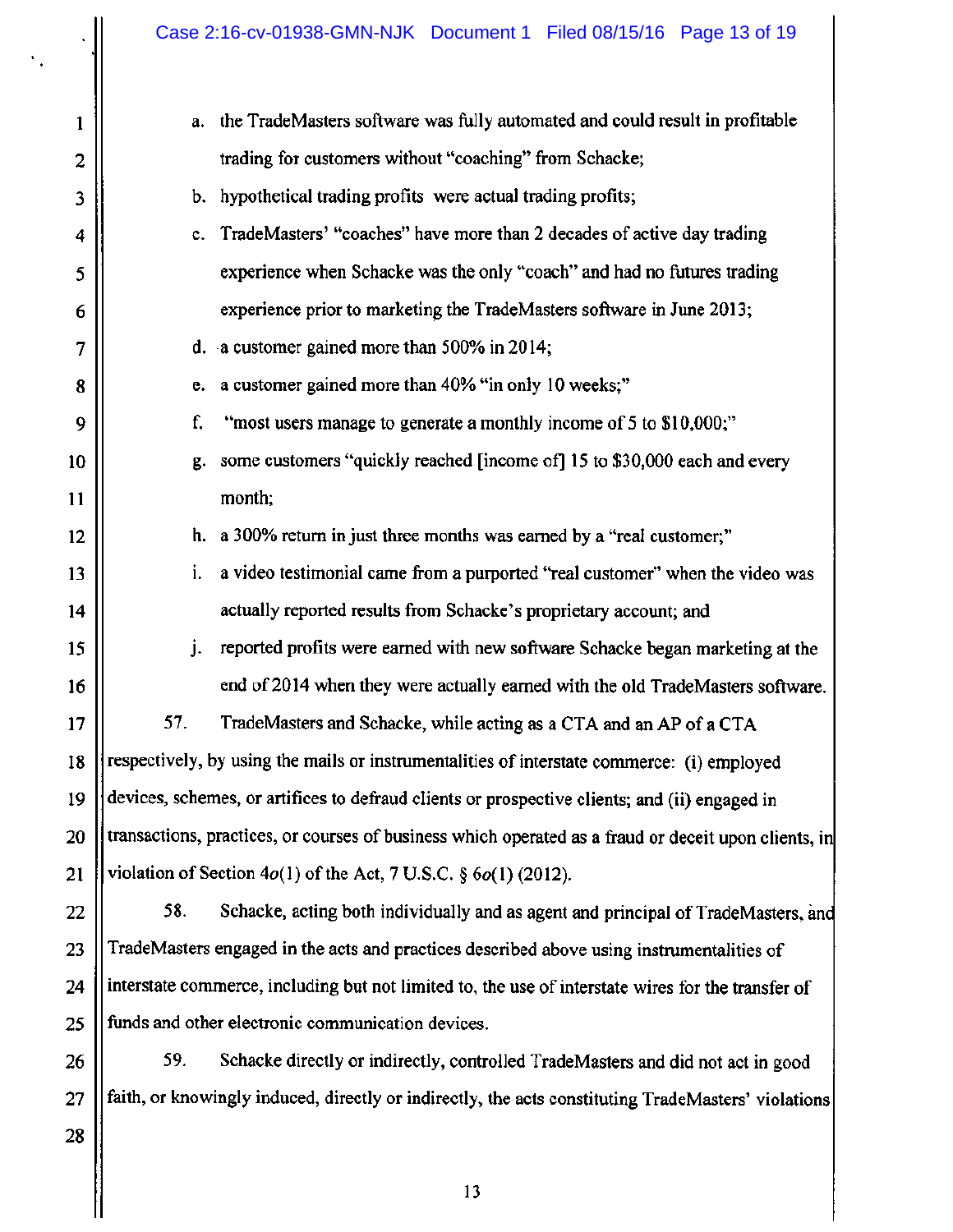1 | of Section  $4o(1)$  of the Act, 7 U.S.C. §  $6o(1)$  (2012). Schacke is therefore liable for these 2 || violations pursuant to Section 13(b) of the Act, 17 U.S.C.  $\S$  13 $e(b)$ .

3 | 60. The foregoing fraudulent acts, misrepresentations, and other unlawful conduct of 4 Schacke occurred within the scope of his employment, office, or agency as agent or principal of 5 || TradeMasters. Therefore, pursuant to Section  $2(a)(1)(B)$  of the Act, 7 U.S.C. §  $2(a)(1)(B)$ 6 (2012), Defendant TradeMasters is liable for Schacke's violations of Sections  $4o(1)$  of the Act,  $7 \parallel 7 \text{ U.S.C. } \S 6o(1)$  (2012).

61. Each act of fraudulent solicitation, during the relevant period, including but not limited to those specifically alleged herein, is alleged as a separate and distinct violation of Section  $4o(1)$  of the Act, 7 U.S.C.  $\S 6o(1)$  (2012).

### **COUNT FIVE VIOLATIONS OF SECTION 6(c)(l) OF THE ACT AND REGULATION 180.l(a): FRAUD BY MANIPULATIVE OR DECEPTIVE DEVICES OR CONTRIVANCES**

62. The allegations in the foregoing paragraphs are incorporated by reference as if 14 fully set forth herein.

15  $\parallel$  63. Section 6(c)(1) of the Act, 7 U.S.C. §9(1)(2012), provides, in relevant part, "[i]t 16 | shall be unlawful for any person, directly or indirectly, to use or employ or attempt to use or employ, 17 in connection with any swap, or a contract of sale of any commodity in interstate commerce, or for 18 future delivery on or subject to the rules of any registered entity, any manipulative or deceptive device 19 or contrivance, in contravention of such rules and regulations as the Commission shall promulgate." 64. Regulation 180.1(a), 17 C.F.R. 180.1(a) (2015), provides, in relevant part, that it shall be unlawful for any person, directly or indirectly: In connection with any ... contract of sale of any commodity in interstate

commerce ... to intentionally or recklessly: (1) Use or employ, or attempt to use or employ, any manipulative device, scheme, or artifice to defraud; (2) Make, or attempt to make, any untrue or misleading statement of a material fact or to omit to state a material fact necessary in order to make the statements made not untrue or misleading; (3) Engage, or attempt to engage, in any act, practice, or course of business, which operates or would operate as a fraud or deceit upon any person ..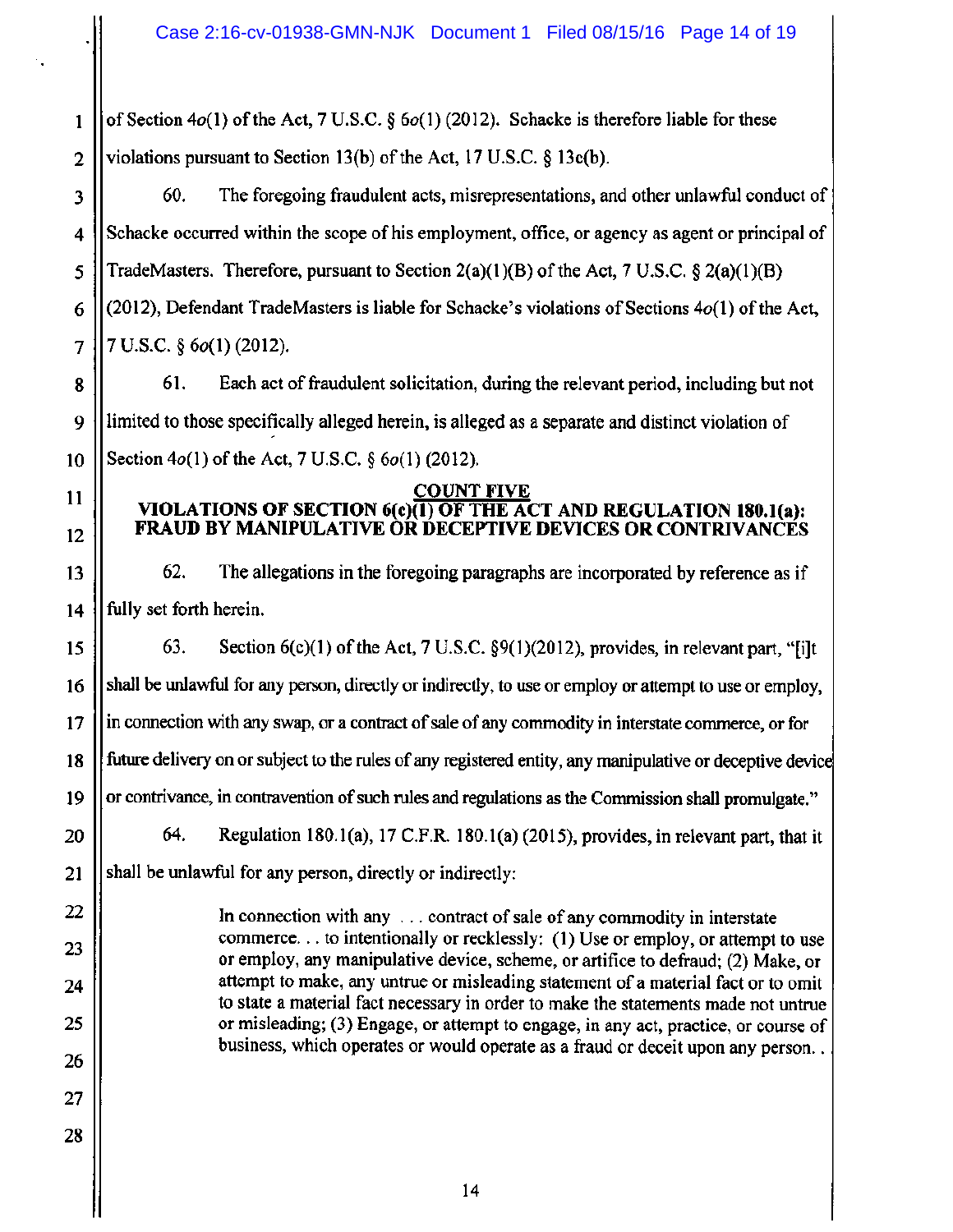| 1                       | 65.                                                                                               | Defendants knowingly or recklessly made material misrepresentations to induce   |  |  |
|-------------------------|---------------------------------------------------------------------------------------------------|---------------------------------------------------------------------------------|--|--|
| $\overline{2}$          | members of the public to purchase commodity futures trading software to use for commodity         |                                                                                 |  |  |
| $\overline{\mathbf{3}}$ |                                                                                                   | futures trading, including but not limited to misrepresenting that:             |  |  |
| 4                       | a.                                                                                                | the TradeMasters software was fully automated and could result in profitable    |  |  |
| 5                       |                                                                                                   | trading for customers without "coaching" from Schacke;                          |  |  |
| 6                       |                                                                                                   | b. hypothetical trading profits were actual trading profits;                    |  |  |
| 7                       | c.                                                                                                | that TradeMasters' "coaches" have more than 2 decades of active day trading     |  |  |
| 8                       |                                                                                                   | experience when Schacke was the only "coach" and had no futures trading         |  |  |
| 9                       |                                                                                                   | experience prior to marketing the TradeMasters software in June 2013;           |  |  |
| 10                      | d.                                                                                                | a customer gained more than 500% in 2014;                                       |  |  |
| 11                      | e.                                                                                                | a customer gained more than 40% "in only 10 weeks;"                             |  |  |
| 12                      | f.                                                                                                | "most users manage to generate a monthly income of 5 to \$10,000;"              |  |  |
| 13                      | g.                                                                                                | some customers "quickly reached [income of] 15 to \$30,000 each and every       |  |  |
| 14                      |                                                                                                   | month;                                                                          |  |  |
| 15                      |                                                                                                   | h. a 300% return in just three months was earned by a "real customer;"          |  |  |
| 16                      | i.                                                                                                | a video testimonial came from a purported "real customer" when the testimonial  |  |  |
| 17                      |                                                                                                   | was from a paid actor and actually reported selected results from Schacke's     |  |  |
| 18                      |                                                                                                   | proprietary account; and                                                        |  |  |
| 19                      |                                                                                                   | reported profits were earned with new software Schacke began marketing at the   |  |  |
| 20                      |                                                                                                   | end of 2014 when they were actually earned with the old TradeMasters software   |  |  |
| 21                      |                                                                                                   | no longer made available to prospective customers.                              |  |  |
| 22                      | 66.                                                                                               | Schacke, acting both individually and as agent and principal of TradeMasters,   |  |  |
| 23                      | engaged in the acts and practices described above using instrumentalities of interstate commerce, |                                                                                 |  |  |
| 24                      | including but not limited to, the use of interstate wires for the transfer of funds and other     |                                                                                 |  |  |
| 25                      | electronic communication devices.                                                                 |                                                                                 |  |  |
| 26                      | 67.                                                                                               | By this conduct, the Defendants violated Section $6(c)(1)$ of the Act, 7 U.S.C. |  |  |
| 27                      | § 9(1) (2012) and Regulation 180.1(a), 17 C.F.R. § 180.1(a)(2015).                                |                                                                                 |  |  |
| 28                      |                                                                                                   |                                                                                 |  |  |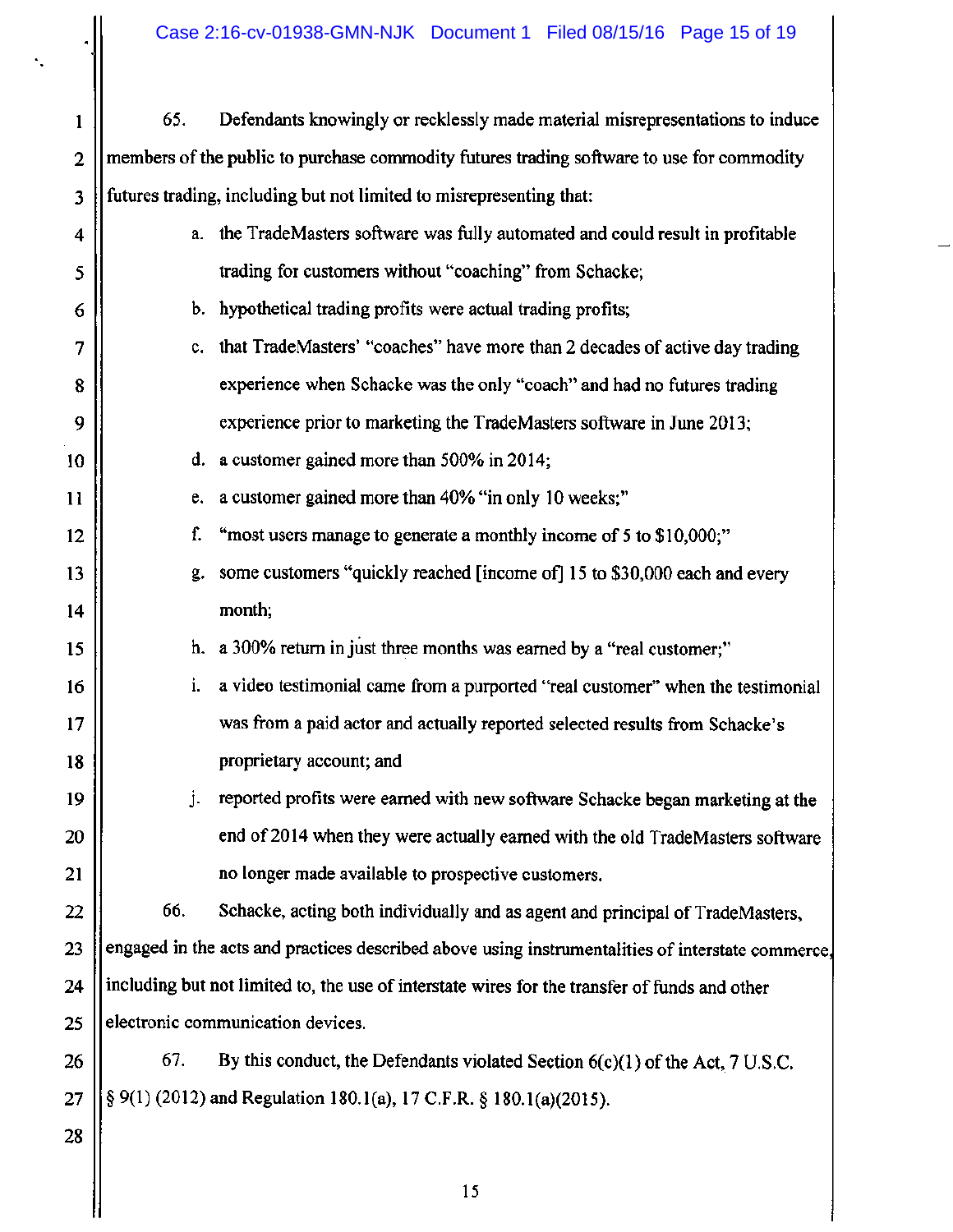Case 2:16-cv-01938-GMN-NJK Document 1 Filed 08/15/16 Page 16 of 19

1 68. The foregoing acts, misrepresentations and omissions of Schacke occurred within 2 the scope of his employment, office or agency with TradeMasters. Therefore, TradeMasters is 3 | liable for these acts pursuant to Section  $2(a)(1)(B)$  of the Act, 7 U.S.C. §  $2(a)(1)(B)$ , and 4· Regulation 1.2, 17 C.F.R. § 1.2 (2015).

5 69. Schacke directly or indirectly, controlled TradeMasters and did not act in good  $6$  || faith, or knowingly induced, directly or indirectly, the acts constituting TradeMasters' violations 7  $\parallel$  of Section 6(c)(1) of the Act, 7 U.S.C. § 9(1) (2012), and Regulation 180.1(a), 17 C.F.R. 8 || 180.1(a) (2015). Schacke is therefore liable for these violations pursuant to Section 13(b) of the 9  $|$  Act, 17 U.S.C. § 13c(b).

10 | 70. Each manipulative or deceptive device or contrivance used or employed during 11 the relevant period, including but not limited to those specifically alleged herein, is alleged as a 12 Separate and distinct violation of Section  $6(c)(1)$  of the Act, 7 U.S.C. §9 (1) (2012), and 13 Regulation 180.l(a), 17 C.F.R. § 180.l(a) (2015).

#### 14 || COUNT SIX VIOLATIONS OF 17 C.F.R. § 4.41: 15 || FAILURE TO PROVIDE REQUIRED DISCLOSURES

16 || 71. The allegations in the foregoing paragraphs are incorporated by reference as if  $17$  || fully set forth herein.

 $\parallel$  72. Regulation 4.41(a)(3), 17 C.F.R. § 4.41(a)(3) makes it unlawful for any CTA to || refer to any testimonial, unless the advertisement or sales literature providing the testimonial || prominently discloses, in pertinent part: (i) that the testimonial may not be representative of the experience of other clients; and (ii) that the testimonial is no guarantee of future performance or || success.

 $23$  || 73. Through the conduct alleged in paragraphs 34-36, TradeMasters, while acting as a  $24$  CTA, referred to testimonials on the TradeMasters website without prominently disclosing the  $25$  || required statement, in violation of 17 C.F.R. § 4.41(a)(3).

 $26$  ||  $\,$  74. Schacke directly or indirectly, controlled TradeMasters and did not act in good  $27$  || faith, or knowingly induced, directly or indirectly, the acts constituting TradeMasters' violations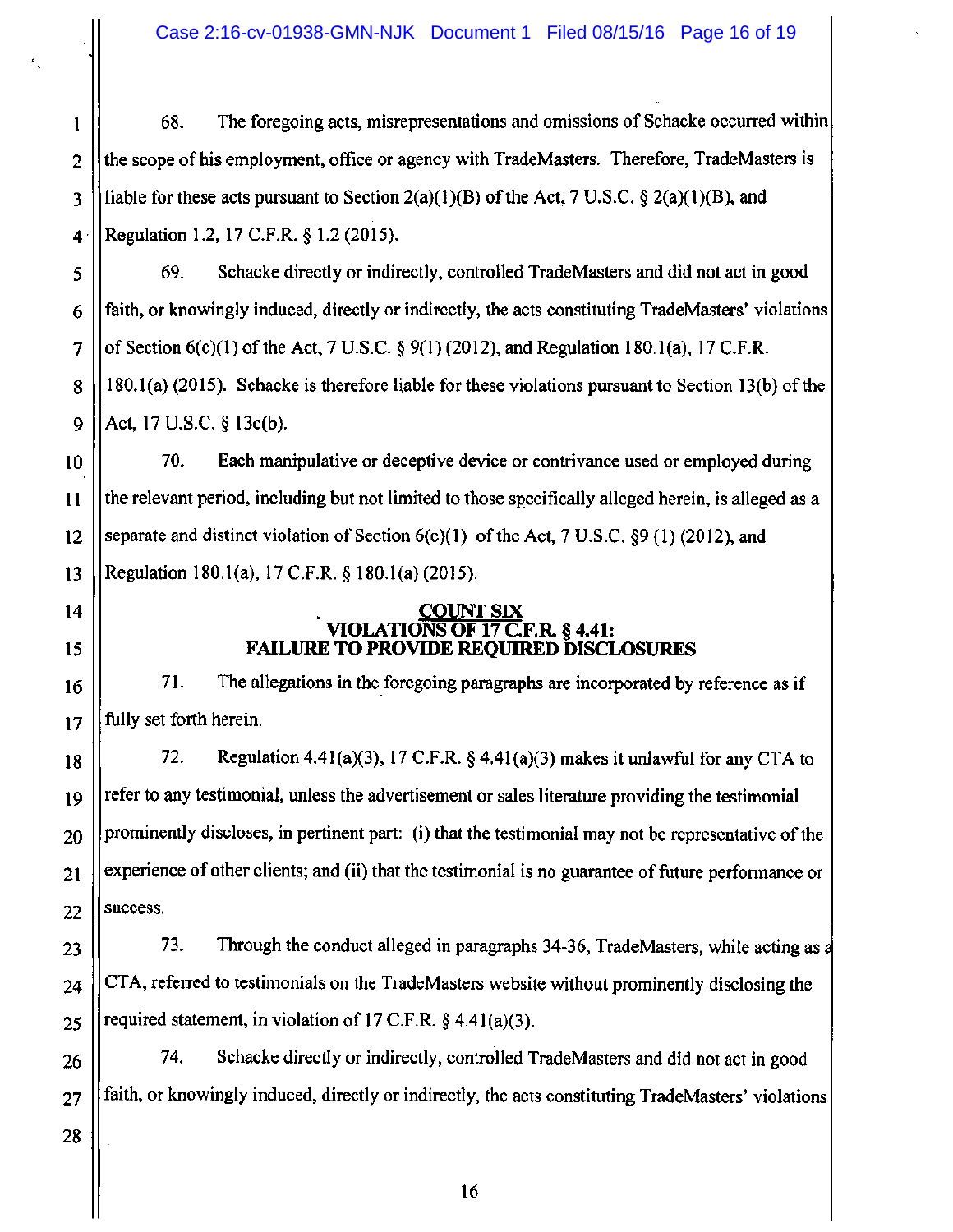1  $\vert\vert$  of Regulation 4.41(a)(3), 17 C.F.R. § 4.41(a)(3). Schacke is therefore liable for these violations 2 || pursuant to Section 13(b) of the Act, 17 U.S.C.  $\S$  13c(b).

3 | 75. Each failure to prominently disclose the required statements during the 4 relevant period, including those specifically alleged herein, constitutes a separate and distinct 5 Violation of 17 C.FR.  $\delta$  4.41.

## **VI. RELIEF REQUESTED**

WHEREFORE, the Commission respectfully requests that this Court, as authorized by Section 6c of the Act, 7 U.S.C. § 13a-1 (2012), and pursuant to the Court's inherent equitable powers, enter:

10 11 12 A. An order finding that Defendants violated Sections  $4b(a)(1)(A)$  and  $(C)$ ,  $4k(3)$ , 4m(1),  $4o(1)$ , and  $6(c)(1)$  of the Act, 7 U.S.C. §§  $6b(a)(2)(A)$ , (C),  $6k(3)$ ,  $6m(1)$ ,  $6o(1)$  and  $9(1)$ (2012) and Regulations 4.41 and 180.1(a), 17 C.F.R. §§ 4.41 and 180.1(a) (2015);

13 14 15 16 B. An order of permanent injunction prohibiting Defendants, and any other person of entity associated with them, from engaging in conduct that violates Sections  $4b(a)(1)(A)$  and  $(C)$ 4k(3), 4m(l), 4o(l), and 6(c)(l) of the Act, 7 U.S.C. §§ 6b(a)(2)(A), (C), 6k(3), 6m(l), 6o(l) an 9(1) (2012) and Regulations 4.41and180.l(a), 17 C.F.R. §§ 4.41 and 180.l(a) (2015);

C. An order of permanent injunction prohibiting Defendants, and any of their agents, servants, employees, successors, assigns, attorneys, and persons acting in active concert or participation with Defendants, including any successor thereof, from, directly or indirectly:

> ( 1) Trading on or subject to the rules of any registered entity (as that term is defined in Section 1a(40) of the Act, 7 U.S.C.  $\S$  1a(40) (2012));

(2) Entering into any transactions involving "commodity interests" (as that term is defined in Regulation 1.3(yy), 17 C.F.R.  $\S 1.3$ (yy) (2015) for their own personal account or for any account in which they have a direct or indirect interest;

(3) Having any commodity interests traded on their behalf;

6

7

8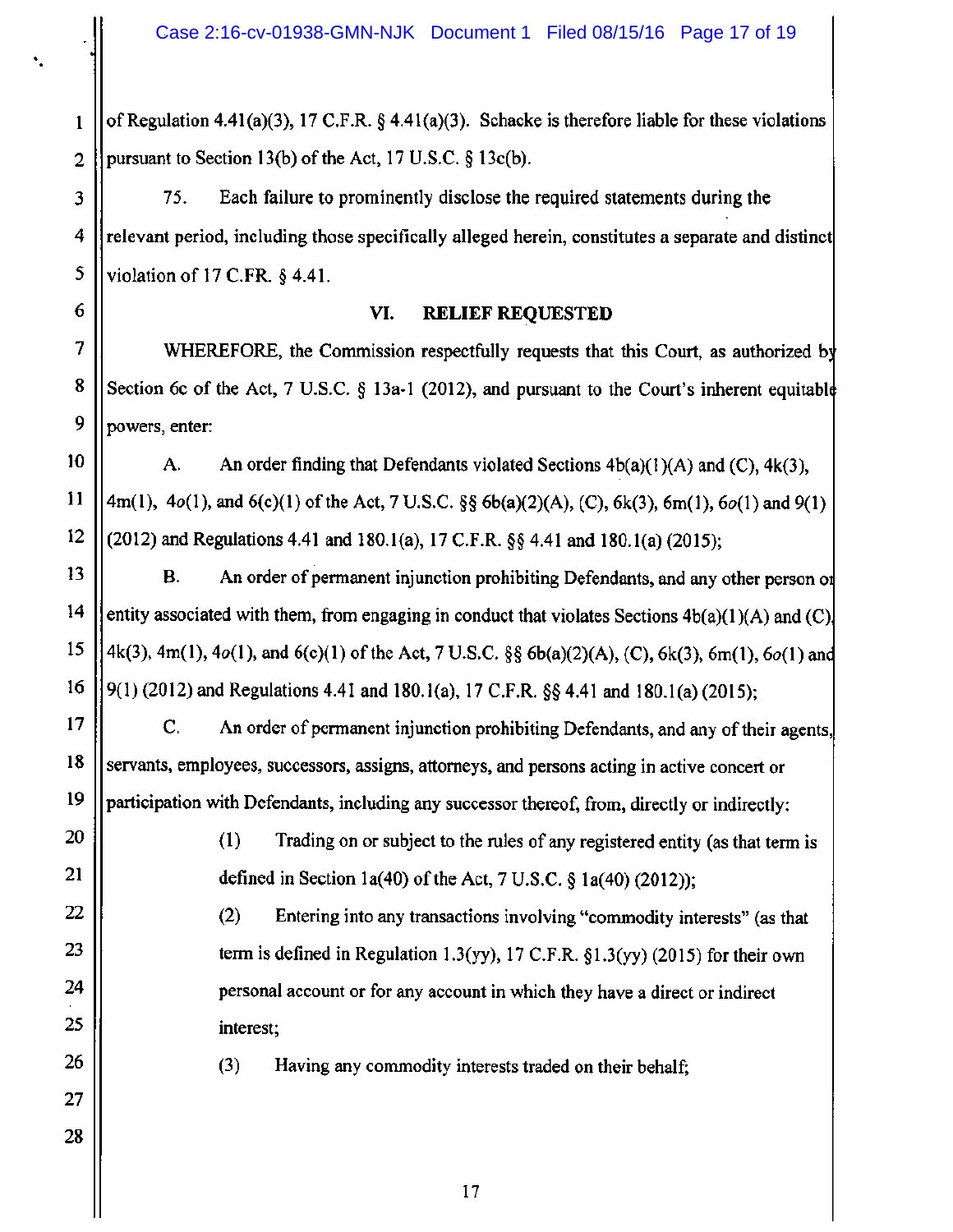. •

1

2

3

4

5

6

7

8

9

10

11

12

13

14

(4) Controlling or directing the trading for, or on behalf of, any other person or entity, whether directly or indirectly, by power of attorney or otherwise, in any account involving commodity interests;

(5) Soliciting, receiving, or accepting any funds from any person for the purpose of purchasing or selling any commodity interests;

 $(6)$  Applying for registration or claiming exemption from registration with the Commission in any capacity, and engaging in any activity requiring such registration or exemption from registration with the Commission, except as provided for in Regulation 4.14(a)(9), 17 C.F.R. *§* 4.14(a)(9)(2015); and

(7) Acting as a principal (as that term is defined in Regulation 3.l(a), 17 C.F.R. *§* 3.l(a) (2015)), agent or any other officer or employee of any person or entity registered, exempted from registration or required to be registered with the Commission except as provided for in Regulation 4.14(a)(9), 17 C.F.R.  $§ 4.14(a)(9) (2015).$ 

 $15 \parallel$  D. An order directing Defendants, as well as any successors thereof, to make full 16 disgorgement of all benefits received including, but not limited to salaries, commissions, loans, 17 || fees, revenues and trading profits derived, directly or indirectly, as a result of the acts and 18 Upractices constituting violations of the Act and Regulations, as described herein, and pre- and 19  $\parallel$  post-judgment interest thereon from the date of such violations;

20 E. An order requiring Defendants, as well as any successors thereof, to make full 21 Il restitution to every person or entity whose funds Defendants received, or caused another person  $22$  || or entity to receive, as a result of the acts or practices that constitute violations of the Act and 23 Regulations, as described herein, and pre- and post-judgment interest thereon from the date of 24  $\parallel$  such violations:

25 F. An order directing Defendants, as well as any successors thereof, to pay a civil 26 | monetary penalty, plus post-judgment interest, for each violation of the Act and Regulations 27 described herein, in the amount of the greater of: (i) \$140,000 for each violation committed; or 28 (ii) triple Defendants' monetary gain for each violation committed;